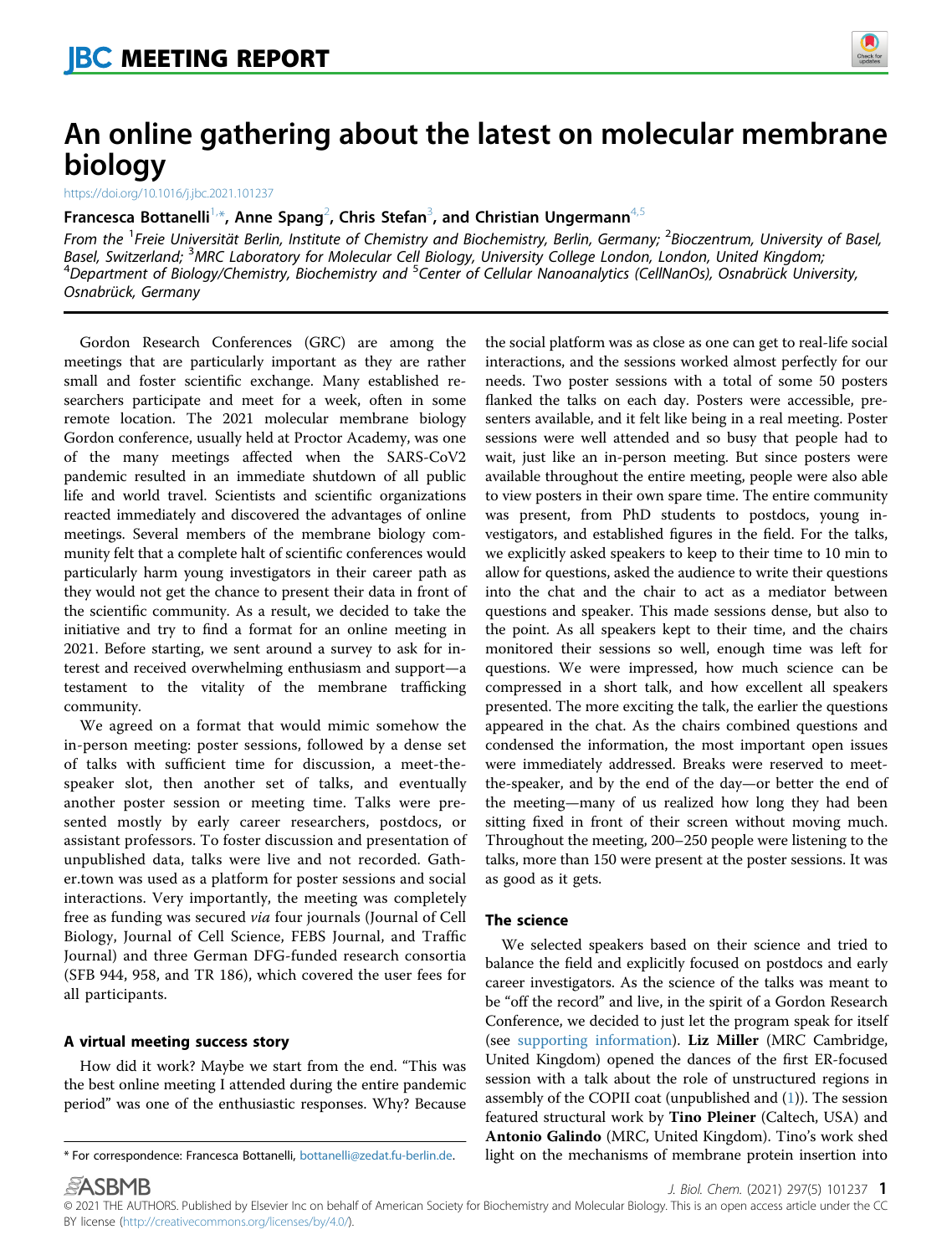the ER and the regulation of the human 9-subunit membrane protein insertase ER membrane protein complex (EMC) via the kinase WNK1 [\(2](#page-2-2), [3](#page-2-3)). Antonio's TRAPPIII structure reveals insights into the mechanisms of Rab1 activation to regulate secretory trafficking ([4\)](#page-2-4). Ishier Raote (CRG, Spain) shared the latest about the function of TANGO1 in creating a tunnel at the ER for export of bulky cargo  $(5-7)$ , including some exciting unpublished results about the role of liquid–liquid phase separation (LLPS) in the assembly of TANGO1 at ER exit sites. Sessions 2 and 3, focused on trafficking through the Golgi compartments and secretory pathway, included talks by Ivan Castello Serrano (University of Virginia, USA) about the importance of lipid rafts for export of transmembrane proteins from the Golgi network, and Anup Parchure (Yale University, USA) whose work suggests that secretory granule biogenesis at the TGN is facilitated by LLPS. Lauren Jackson (Vanderbilt University, USA) presented structural work shedding light on the regulation of post-Golgi cargo recycling in yeast via the ArfGAP Glo3 [\(8\)](#page-2-6). Mara Duncan (University of Michigan, USA) presented some recent work from her lab where a human iPSC model system combined with proximity-based proteomics was used to identify trafficking machinery responsible for polarized trafficking ([9\)](#page-2-7). David Murray (University of Dundee, United Kingdom) presented exciting unpublished data about the functional characterization of the exocyst tethering complex and its cross talk with phosphoinositide signaling. The session was closed by Allison Zajac (University of Chicago, USA), whose latest preprint [\(10\)](#page-2-8) highlights the role of Kinesin-3 and -1 motors in basolateral secretion in epithelial cells. The first day wrapped up with a session focused on mitochondria/peroxisomal membranes packed with excellent unpublished findings. Tim König (McGill University, Canada)'s work reveals the lipid and protein composition and the mechanisms of formation of mitochondrial-derived vesicles (MDVs). Joshua Pemberton (NICHD, USA) developed tools to alter the lipid composition of the outer mitochondrial membrane and showed that localized production of diacylglycerol altered mitochondrial morphology. Cansu Kuey (University of Warwick, United Kingdom) showed that acute redistribution of clathrin mediated endocytosis machinery on mitochondria is sufficient to drive the formation of clathrin-coated vesicles. Noa Dahan (Weizman Institute, Israel) talked about the importance of local mRNA translation for peroxisomal function.

The second day kicked off with a session on the endocytic pathway, in which Andreas Mayer (University of Lausanne, Switzerland) discussed his unpublished data on the regulation of membrane fission in the endolysosomal system by CROP, a novel complex consisting of Atg18 and the retromer complex. Staying on the membrane fission theme, Sho Suzuki (Cornell University, USA) revealed how the yeast Mvp1/SNX8 protein and the dynamin-like GTPase Vps1 drive fission and endosomal recycling. While Doris Höglinger (Biochemistry Center Heidelberg, Germany) discussed routes for cholesterol and sphingolipid transport, Florian Fröhlich (University of Osnabrück, Germany) presented his proteomic mapping of the

endolysosomal system, which is available as a preprint  $(11)$  $(11)$  $(11)$ . In the second session of the day, Kamalesh Kumari (Weizmann Institute, Israel) argued that mechanochemical sequestration and vesicle crumpling drive exocytosis while maintaining apical membrane homeostasis. On the theme of membrane compartmentalization, Kasey Day (University of Texas, USA) provided evidence that liquid-like protein droplets are important for endocytic vesicle formation, and Claudia Matthaeus (NIH, USA) discussed the role of lipid uptake in caveolae. Henning Arlt (Harvard University, USA) provided structural and mechanistic insights into lipid droplet biogenesis. Andrés Guillén-Samander (Yale University, USA) revealed how VPS13D together with Miro facilitates interorganelle contacts between ER and mitochondria and peroxisomes  $(12)$  $(12)$  $(12)$ . These presentations were followed by two talks on ESCRT-III: Jiwei Liu (Rosalind Franklin Institute, UK) provided compelling evidence for the presence of ESCRT-III membrane remodelers in bacteria, while Joachim Moser von Filseck (University of Geneva, Switzerland) provided molecular details on ESCRT-III membrane remodeling in eukaryotes ([13\)](#page-2-11). The last three talks of the day were on autophagy. Tara Fisher (NIH, USA) started with a presentation on how STING induces LC3 lipidation ([14\)](#page-2-12). Rachel Ulferts (Francs Crick Institute, United Kingdom) then discussed the role of the V-ATPase in inflammation and autophagy. Finally, **Florian** Wilfling (Max-Planck-Institute for Biophysics, Germany) shared his data on intrinsic autophagy receptors and how they function in the disposal of macromolecular machines including stalled endocytic machinery [\(15\)](#page-2-13).

#### **The lessons**

Virtual molecular membrane biology 2021 was a success mainly because junior scientists were given a platform to present their exciting (and unpublished!) research. Given that many talks at previous meetings were presented by established scientists, who are also one reason to attract others (and some would otherwise also not join the meeting if not invited), the online meeting could make sure that more junior researchers were allowed to present and make their presence to the scientific community.

In-person meetings mean frequent get-togethers on all occasions and time to talk and interact beyond listening to the talks. As scientists, we need this type of interaction to process what we learned and develop new ideas and directions. In an online format, travel, organization, and a week away from the lab and family are not happening, with all its pros and cons. Will such online meetings continue to work in the future? Or will we return to what we had before? We believe virtual gatherings cannot completely substitute for in-person meetings, but they can be a powerful way to keep the community connected outside of conference season. It definitely worked for us.

Supporting information—This article contains [supporting](#page-2-0) [information](#page-2-0).